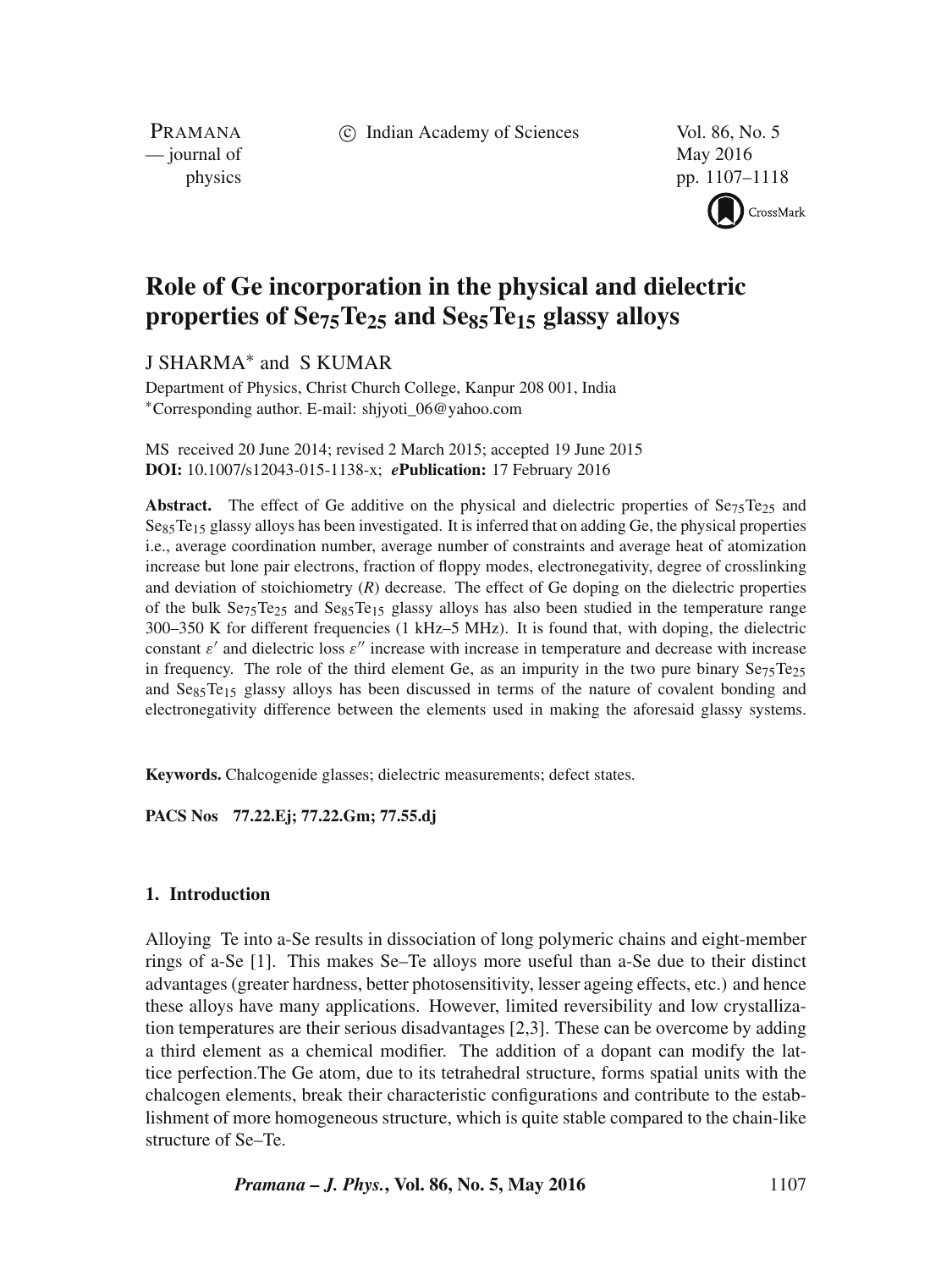Glasses with transparency upto 8  $\mu$ m can be used for the preparation of optical fibres to transport radiation from the CO laser, and also to produce passive and active elements. For many applications, it is however advantageous to utilize radiation from the  $CO<sub>2</sub>$  laser. Therefore, one is looking for materials fulfilling this requirement. Se–Ge–Te glasses are useful from this point of view. Incorporation of Ge in binary Se–Te glassy system results in more thermal stability in a wide temperature range due to its high melting point. The fibres of Se–Ge–Te glasses can be used as transport medium for laser radiation.

In view of the above, the present communication reports the effect of Ge as an impurity in the dielectric properties of two well-known binary  $Se_{75}Te_{25}$  and  $Se_{85}Te_{15}$  glassy systems. Section 2 describes the experimental details of the measurements. The results are presented and discussed in §3. Section 4 deals with the conclusions drawn from the present work.

## **2. Experimental details**

# 2.1 *Preparation of glassy alloys*

Glassy alloys of  $Se_{75}Te_{25}$ ,  $Se_{85}Te_{15}$  and  $Se_{75}Te_{15}Ge_{10}$  systems were prepared by quenching technique described in our paper [4].

Pellets of ∼10 mm diameter and ∼(1–2) mm thickness were prepared by compressing the finely-grounded powder in a die in a hydraulic press under a load of ∼3–4 tons. Measurements were performed after coating the pellets with indium film deposited by vacuum evaporation technique.

## 2.2 *Dielectric relaxation measurements*

Measurement technique given in our paper [4] is used in the present case. Dielectric measurements were made using a 'Hioki 3532-50 LCR Hi TESTER'. The parallel capacitance and dissipation factor were measured and then  $\varepsilon'$  and  $\varepsilon''$  were calculated. Three terminal measurements were performed to avoid stray capacitances.

### **3. Results and discussion**

#### 3.1 *Physical beha*v*iour of* v*arious glassy alloys*

3.1.1 *Coordination number (r) and number of constraints in glassy network.* Glasses with varying compositions have varying coordination numbers. Hence, it is useful to calculate average coordination number  $\langle r \rangle$ . Average coordination number  $\langle r \rangle$  is calculated by using the standard method [5,6]. For the compositions  $Se_{75}Te_{25}$ ,  $Se_{85}Te_{15}$ ,  $Se_{75}Te_{15}Ge_{10}$ , average coordination number  $\langle r \rangle$  is given by

$$
\langle r \rangle = \alpha N_{\rm Se} + \beta N_{\rm Te} + \gamma N_{\rm Ge}/\alpha + \beta + \gamma, \tag{1}
$$

where  $\alpha$ ,  $\beta$ ,  $\gamma$  are concentrations (at%) of Se, Te and Ge respectively and  $N_{\text{Se}} = 2$ ,  $N_{\text{Te}} = 2$ ,  $N_{\text{Ge}} = 4$  are their respective coordination numbers. The calculated coordination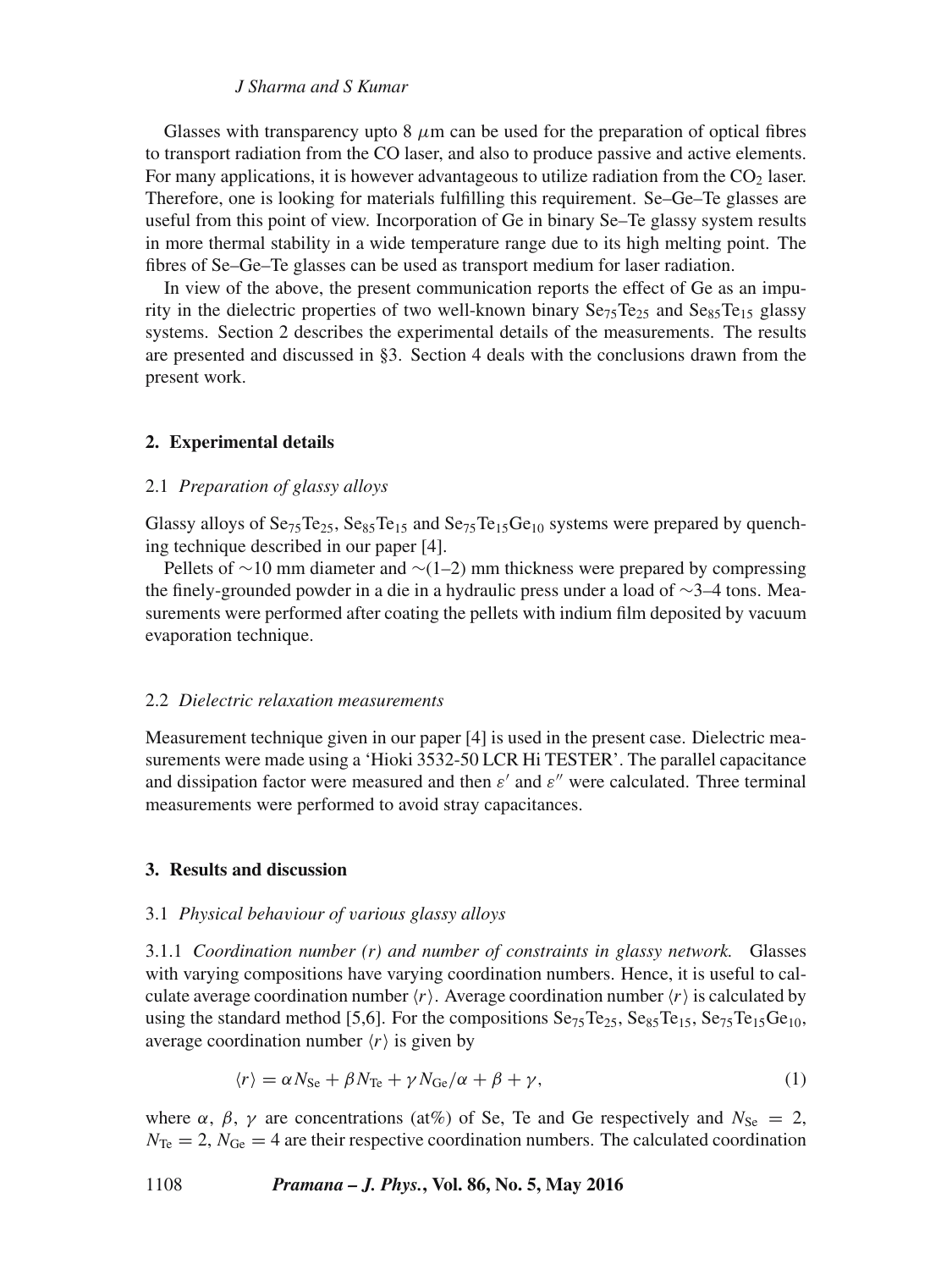# *Role of Ge incorporation in Se75Te25 and Se85Te15 glassy alloys*

**Table 1.** Values of average coordination number  $\langle r \rangle$ , number of constraints arising from bond stretching  $(N_a)$ , number of constraints arising from bond bending  $(N_b)$  and average number of constraints  $(N_c)$ for  $Se_{75}Te_{25}$ ,  $Se_{85}Te_{15}$  and  $Se_{75}Te_{15}Ge_{10}$  glassy systems.

| Composition                       | $\langle r \rangle$ | $N_{\rm a}$ | $N_{\rm h}$ | Ne  |
|-----------------------------------|---------------------|-------------|-------------|-----|
| Se <sub>75</sub> Te <sub>25</sub> |                     |             |             |     |
| $Se_{75}Te_{15}Ge_{10}$           | 2.2                 |             | l .4        | 2.5 |
| Se <sub>85</sub> Te <sub>15</sub> |                     |             |             |     |

numbers  $(r)$  lie in the range 2.00  $\lt r \lt 2.20$  and are given in table 1. From the calculated values of coordination numbers for the glassy system under investigation, it is inferred that  $\langle r \rangle$  increases with the increase of Ge content. This reveals the compactness of the alloy.

The mechanical constraints  $(N_c)$ , i.e., bond stretching  $(N_a)$  and bond bending  $(N_b)$  have great influence on covalent bonded glassy networks, which are associated with atomic bonding and effective coordination number  $\langle r \rangle$ . The number of constraints per atom arising from bond bending can be calculated as  $N_b = 2\langle r \rangle - 3$  and from bond stretching by  $N_a = \langle r \rangle/2$  for the atomic species having coordination number (r). For different compositions of the glassy systems, the effective coordination number  $\langle r \rangle$  can be determined by calculating the average number of constraints, i.e.,  $N_c = N_a + N_b$ ,

$$
\langle r \rangle = \frac{2}{5}(N_c + 3). \tag{2}
$$

The calculated values of  $N_a$ ,  $N_b$ ,  $N_c$  and  $\langle r \rangle$  for the glassy systems Se<sub>75</sub>Te<sub>25</sub>, Se<sub>85</sub>Te<sub>15</sub> and  $Se_{75}Te_{15}Ge_{10}$  are listed in table 1. In  $Se_{75}Te_{25}$ ,  $Se_{85}Te_{15}$  and  $Se_{75}Te_{15}Ge_{10}$  glassy systems, the average coordination number varies from 2.00 to 2.20.

3.1.2 *Role of lone pair electrons and glass-forming ability.* The numbers of lone pair electrons are calculated by using the relation

$$
L = V - \langle r \rangle,\tag{3}
$$

where L is the lone pair electrons, V is the valence electrons and  $\langle r \rangle$  is the average coordination number. For  $Se_{75}Te_{25}$ ,  $Se_{85}Te_{15}$  and  $Se_{75}Te_{15}Ge_{10}$  glassy systems, the number of lone pair electrons are obtained by using eq. (3) and are listed in table 2. It is observed that by adding Ge in a pure binary system, number of lone pairs electrons go on decreasing. This may be due to the interaction between Ge ion and lone pair electrons of the bridging Se atom [7]. Zhenhua [8] proposed a simple rule for a binary and a ternary system. According to him, for a binary system, the number of lone pair electrons must be greater than 2.6 and for a ternary system it must be greater than 1. In our system under investigation, the number of lone pair electrons are found to be greater than 1. So this explains the fact that the system can be obtained in glassy state.

3.1.3 *The a*v*erage heat of atomization.* The heat of atomization of ternary and higherorder semiconductor compounds is a direct measure of the cohesive energy and the average bond strength for crystalline semiconductors [9] and is given by the relation

$$
\langle H_{\rm s} \rangle = \alpha H_{\rm s}^{\rm A} + \beta H_{\rm s}^{\rm B} + \gamma H_{\rm s}^{\rm C} / \alpha + \beta + \gamma, \tag{4}
$$

*Pramana – J. Phys.***, Vol. 86, No. 5, May 2016** 1109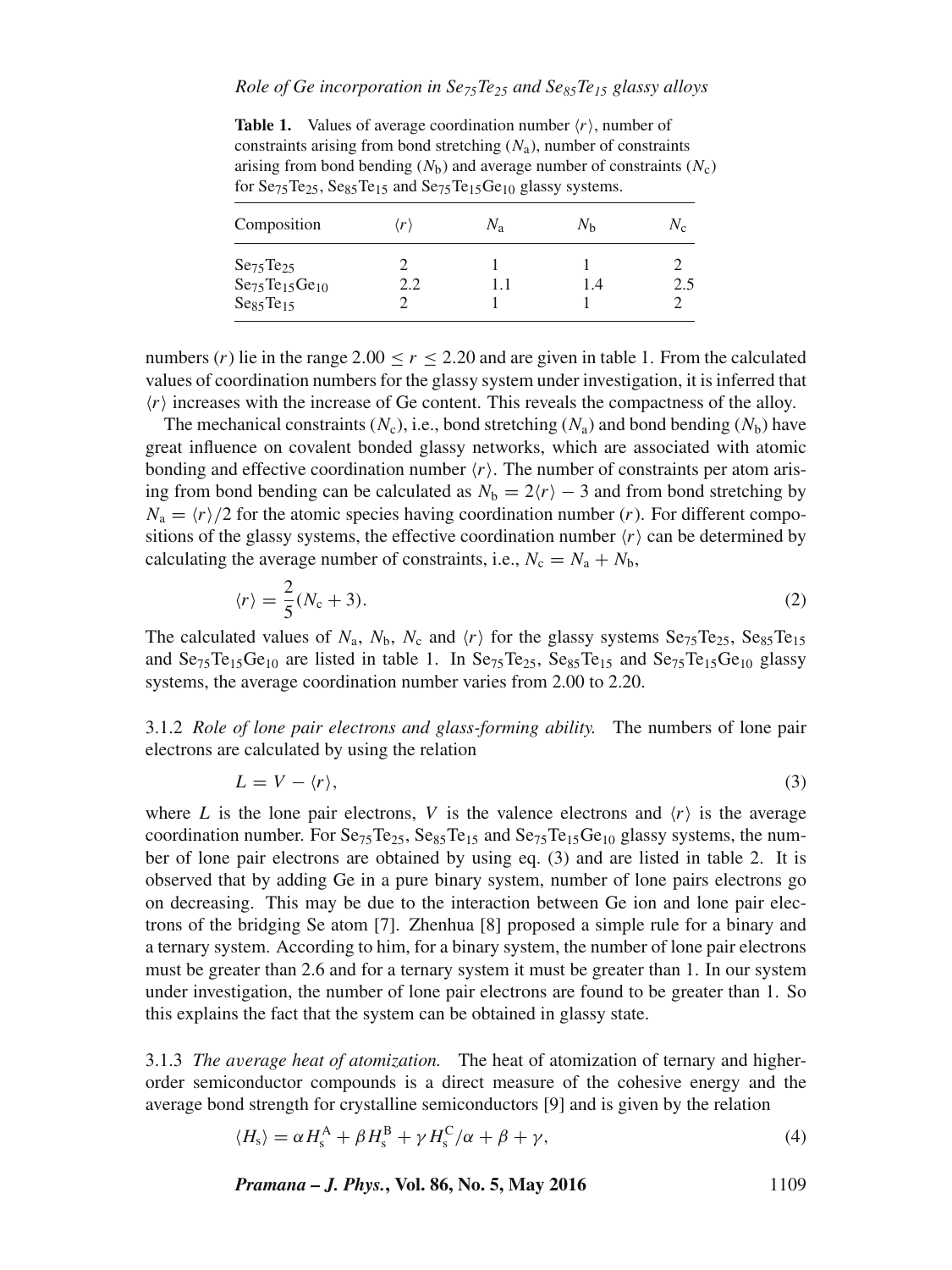| trons (L) and average near of atomization $(\pi_S/\langle r\rangle)$ for $\mathcal{S}\in\mathcal{S}_5$ (e), $\mathcal{S}\in\mathcal{S}_5$ (e), and<br>$Se75Te15Ge10$ glassy systems. |                     |     |                             |                 |                                   |
|--------------------------------------------------------------------------------------------------------------------------------------------------------------------------------------|---------------------|-----|-----------------------------|-----------------|-----------------------------------|
| Composition                                                                                                                                                                          | $\langle r \rangle$ |     | $L = V - \langle r \rangle$ | $H_s$ (kJ/mole) | $H_s/\langle r \rangle$ (kJ/mole) |
| $S_{275}$ Te <sub>25</sub>                                                                                                                                                           |                     | 6   | 4                           | 219.50          | 109.75                            |
| $Se75Te15Ge10$                                                                                                                                                                       | 2.2                 | 5.8 | 3.6                         | 237.50          | 107.95                            |
| Ses <sub>5</sub> Te <sub>15</sub>                                                                                                                                                    | 2.2                 | 6   | 3.8                         | 222.50          | 101.14                            |

**Table 2.** Values of average coordination number  $\langle r \rangle$ , number of lone pair elec $t = \sqrt{N}$  and average heat of atomization (Hs/r) for Se75Te25,  $\frac{1}{2}$ 

where  $\alpha$ ,  $\beta$  and  $\gamma$  are the atomic percentage of the elements Se, Te and Sn respectively and  $H<sub>s</sub>$  is the heat of atomization of the element A. The average heat of atomization is calculated from eq. (4), by using the values of heat of atomization of Se, Te and Ge as 227, 197 and 377 kJ/mole, respectively from [7]. The calculated values of average heat of atomization  $\langle H_s \rangle$  and average single bond energy  $\langle H_s \rangle / \langle r \rangle$  are given in table 2. From table 1, it has been found that by increasing the Ge content or decreasing the Te content, the average single bond energy decreases in the case of  $\text{Se}_{75}$ Te<sub>25</sub> and increases in the case of  $Se_85Te_{15}$  glassy system.

3.1.4 *Fraction of floppy modes.* Thorpe [10] has suggested that there exists a finite fraction of zero frequency normal vibrational modes, called floppy modes. These floppy modes exist in the absence of weaker long-range forces in the undercoordinated networks. The fraction of floppy modes is related to the average coordination number by the relation

$$
f = 2 - \frac{5}{6} \langle r \rangle.
$$
 (5)

The values of fraction of floppy modes are calculated from eq. (5) and are given in table 3. From table 3, it is clear that the fraction of floppy modes decreases with increase in average coordination number. This shows that the system becomes more rigid with the increase in Ge content.

3.1.5 *De*v*iation of stoichiometry and electronegati*v*ity.* The deviation of stoichiometry (R) is the ratio of the possible covalent bonds of chalcogen atoms to that of nonchalcogen atoms in the system. The values of R decide the nature of the material, i.e., for  $R > 1$ ,

**Table 3.** Values of fraction of floppy modes f, electronegativity  $\chi$ , deviation of stoichiometry R and degree of cross-linking for  $Se_{75}Te_{25}$ ,  $Se_{85}Te_{15}$ and Se<sub>75</sub>Te<sub>15</sub>Ge<sub>10</sub> glassy alloys.

| Composition                       | Fraction of floppy<br>modes $f$ | Degree of<br>cross-linking<br>R<br>γ |          |      |  |
|-----------------------------------|---------------------------------|--------------------------------------|----------|------|--|
| Se <sub>75</sub> Te <sub>25</sub> | 0.333                           | 2.325                                | $\infty$ | 2.50 |  |
| $Se75Te15Ge10$                    | 0.166                           | 2.29                                 | 4.5      | 0.70 |  |
| Ses <sub>5</sub> Te <sub>15</sub> | 0.333                           | 2.285                                | $\infty$ | 2.00 |  |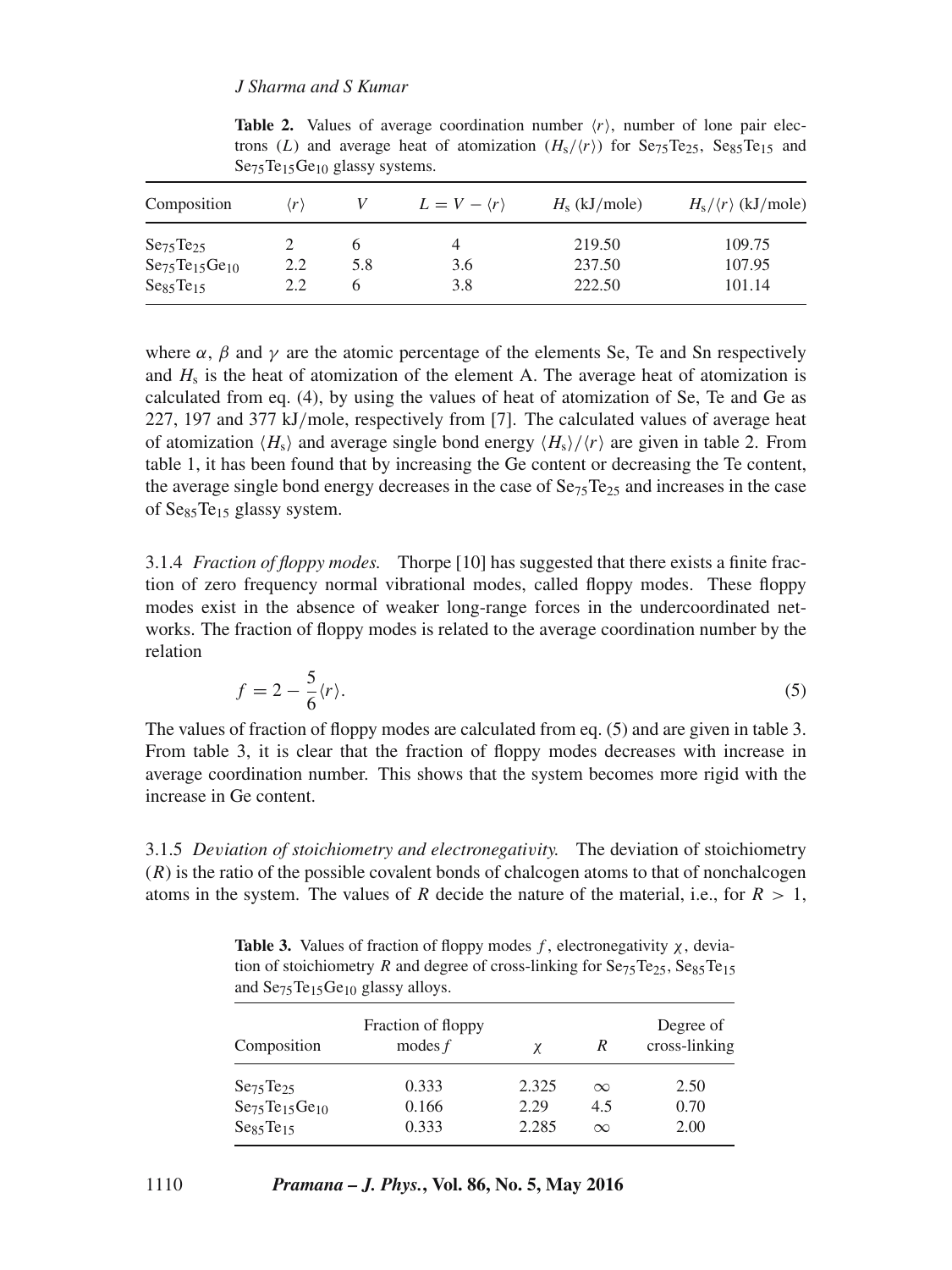the material is chalcogen-rich and for  $R < 1$ , the material is chalcogen-poor. The value of  $R$  is obtained by the relation [11,12]

$$
R = XN_{\rm Se} + YN_{\rm Te}/ZN_{\rm Ge},\tag{6}
$$

where  $X$ ,  $Y$ ,  $Z$  are the atomic fractions of Se, Te and Ge respectively. The calculated values of R are given in table 3. From table 3, it is observed that the minimum value of R is 21.22, which is much greater than 1, confirming that the system under consideration is a chalcogen-rich system. The electronegativity of the samples is calculated by Sanderson's principle [13]. The calculated values of electronegativity for the present system are listed in table 3. From table 3, it is clear that the electronegativity decreases on addition of Ge.

#### 3.2 *Dielectric beha*v*iour of* v*arious glassy alloys*

3.2.1 *Temperature and frequency dependence of* v*arious glassy alloys.* Temperature dependence of  $\varepsilon'$  and  $\varepsilon''$  was measured at various frequencies (1 kHz–5 MHz) for different glassy alloys studied at present. Measurements have been taken in the temperature range 300–350 K.  $\varepsilon'$  and  $\varepsilon''$  are found to be temperature-dependent in the above frequency range in all the glassy samples studied here (see figures 1–2 for all glassy alloys).  $\varepsilon'$  and  $\varepsilon$ " increase with the increase of temperature, the increase is different at different frequencies. This can be attributed to the fact that orientational polarization is associated with the thermal motion of molecules. The orientation of the molecules of dipoles increases as the thermal energy increases, leading to the increase of  $\varepsilon''$ . The increase of  $\varepsilon''$  with temperature may be due to the increase in conduction losses with temperature.

From figures 1 and 2, it is also found that dispersion is low at high frequencies. In dielectric spectroscopy, large frequency-dependent contributions to the dielectric response, especially at low frequencies, may be due to the build-up of charge. This, the socalled Maxwell–Wagner polarization, occurs either at the inner dielectric boundary layers on a microscopic scale, or at the external electrode–sample interface on a macroscopic scale. In both cases, this leads to a separation of charges. The charges are often separated over a considerable distance, and the contribution to dielectric response can therefore be orders of magnitude larger than the dielectric response due to molecular vibration which occurs at high frequencies because at high frequencies, the energy is too high to cause rotation, yet too low to affect electrons directly, and is absorbed in the form of molecular vibrations. This type of behaviour at low and high frequencies comes under interfacial polarization.

It has also been found that  $\varepsilon'$  and  $\varepsilon''$  decrease with increasing frequency. This is due to the fact that in dielectric spectroscopy, all the components of polarization (electronic, ionic, dipolar or orientation and space charge) contribute for polar molecules. First, electronic polarization occurs at frequencies up to  $10^{16}$  Hz. Secondly, ionic polarization occurs due to the displacement of negative and positive ions with respect to each other. This type of polarization occurs at  $10^{13}$  Hz frequency. The third type is the dipolar polarization, which takes place due to the presence of molecules with permanent electric dipole moments that can change their directions of rotation to that of the applied electric field. The dipolar polarization occurs at frequencies up to about  $10^{10}$  Hz. Finally, spacecharge polarization takes place due to the diffusion of mobile charge carriers, along the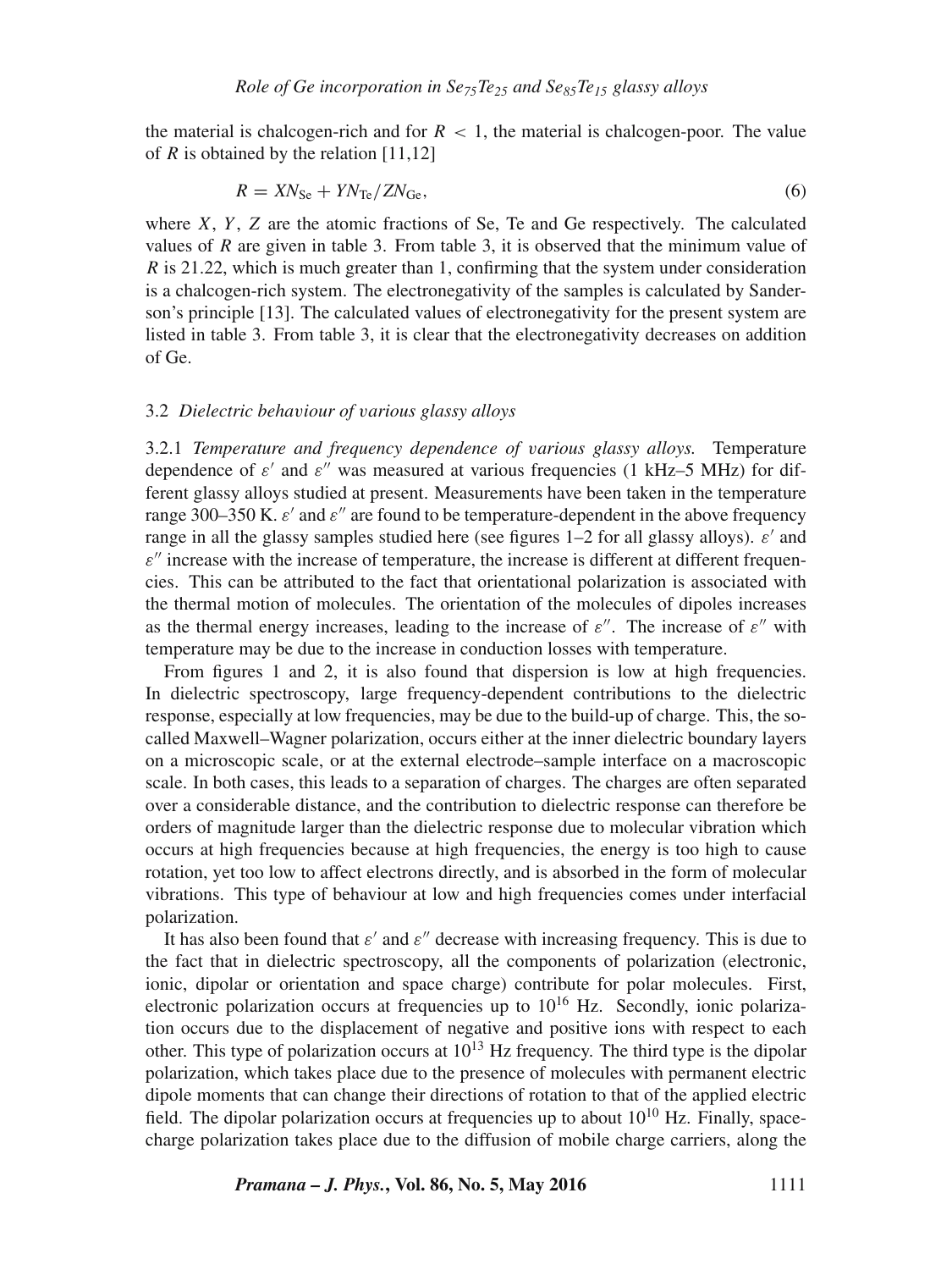

**Figure 1.** Plots of  $\varepsilon'$  vs. T curves for  $\text{Se}_{75}\text{Te}_{25}$ ,  $\text{Se}_{85}\text{Te}_{15}$  and  $\text{Se}_{75}\text{Te}_{15}\text{Ge}_{10}$  glassy systems.

field direction at the interfaces. Space-charge polarization occurs at frequencies between 1 and  $10<sup>3</sup>$  Hz. The sum of these four types of polarization represents the total polarization of a dielectric material. In the present study, it is clear that the ionic polarization does not show a pronounced effect in the total polarization because the studied composition is of covalent nature.

In these glassy alloys,  $\varepsilon''$  is found to follow a power law with frequency, i.e.,  $\varepsilon'' = A\omega^m$ . Figure 3 confirms this behaviour where ln  $\varepsilon''$  vs. ln  $\omega$  curves are found to be straight lines at various temperatures for all glassy alloys.

The power  $m$  is calculated from the slopes of these curves and it is found that the values of  $m$  are negative at all measuring temperatures. The magnitude of  $m$  increases with the

1112 *Pramana – J. Phys.***, Vol. 86, No. 5, May 2016**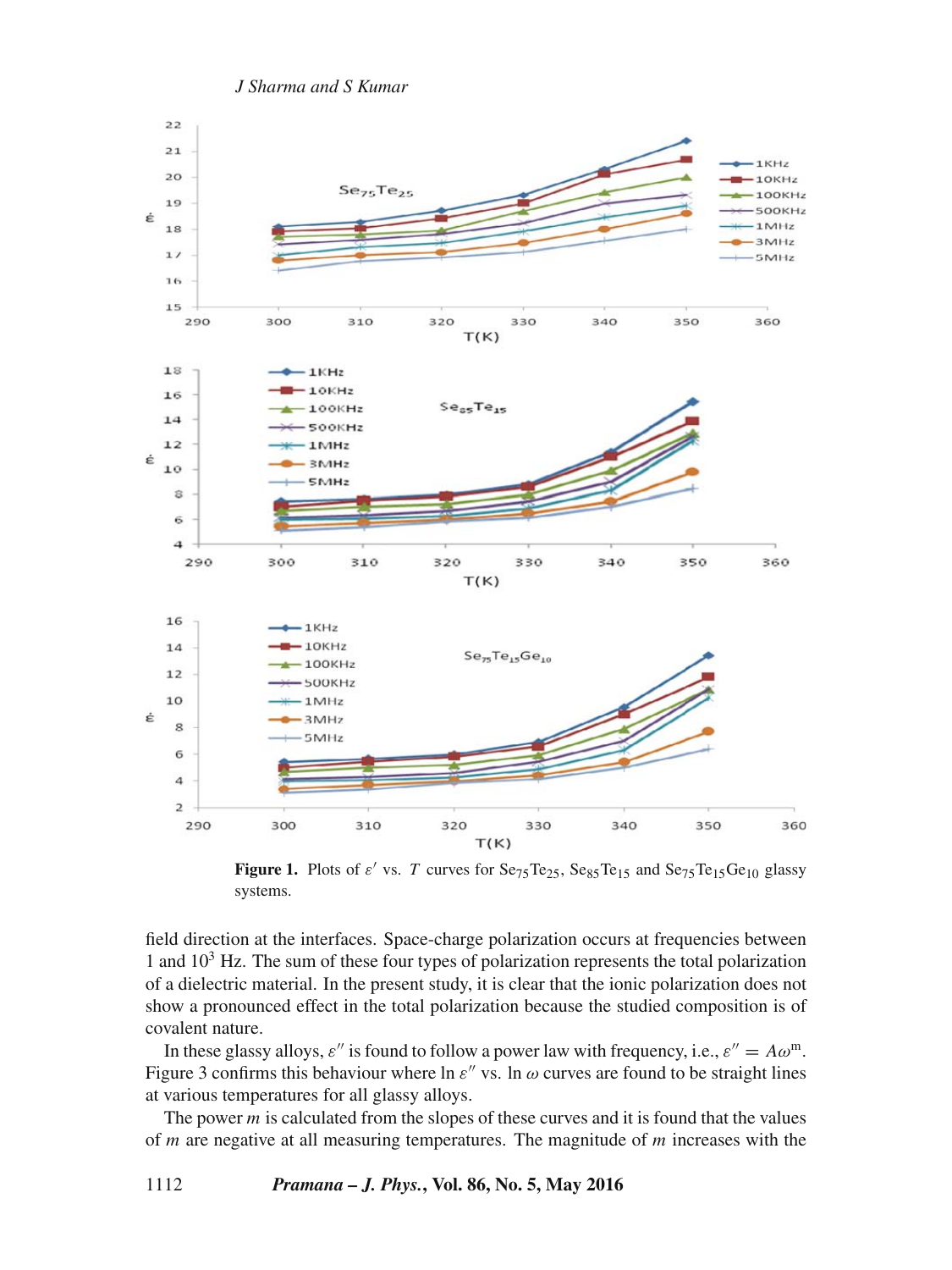

**Figure 2.** Plots of  $\varepsilon''$  vs. T curves for Se<sub>75</sub>Te<sub>25</sub>, Se<sub>85</sub>Te<sub>15</sub> and Se<sub>75</sub>Te<sub>15</sub>Ge<sub>10</sub> glassy systems.

increase in temperature in all the samples studied at present. Guintini *et al* [14] had proposed a dipolar model for dielectric dispersion in chalcogenide glasses. This model is based on Elliott's idea [15] of hopping of charge carriers over a potential barrier between charged defect states ( $D^+$  and  $D^-$ ). These defects are responsible not only for the position of the Fermi level, but also for the transport properties of the material. In addition, they act as traps and recombination centres for carriers and  $(D^+/D^-)$  is assumed to form a dipole which has a relaxation time depending on its activation energy; the latter can be attributed to the existence of a potential barrier over which the carriers hop. This potential barrier, as proposed by Elliot, is due to the Coulombic interaction between neighbouring sites forming a dipole.

The relaxation time connected with a hop is given by

$$
\tau = \tau_0 \exp(W/kT). \tag{7}
$$

*Pramana – J. Phys.***, Vol. 86, No. 5, May 2016** 1113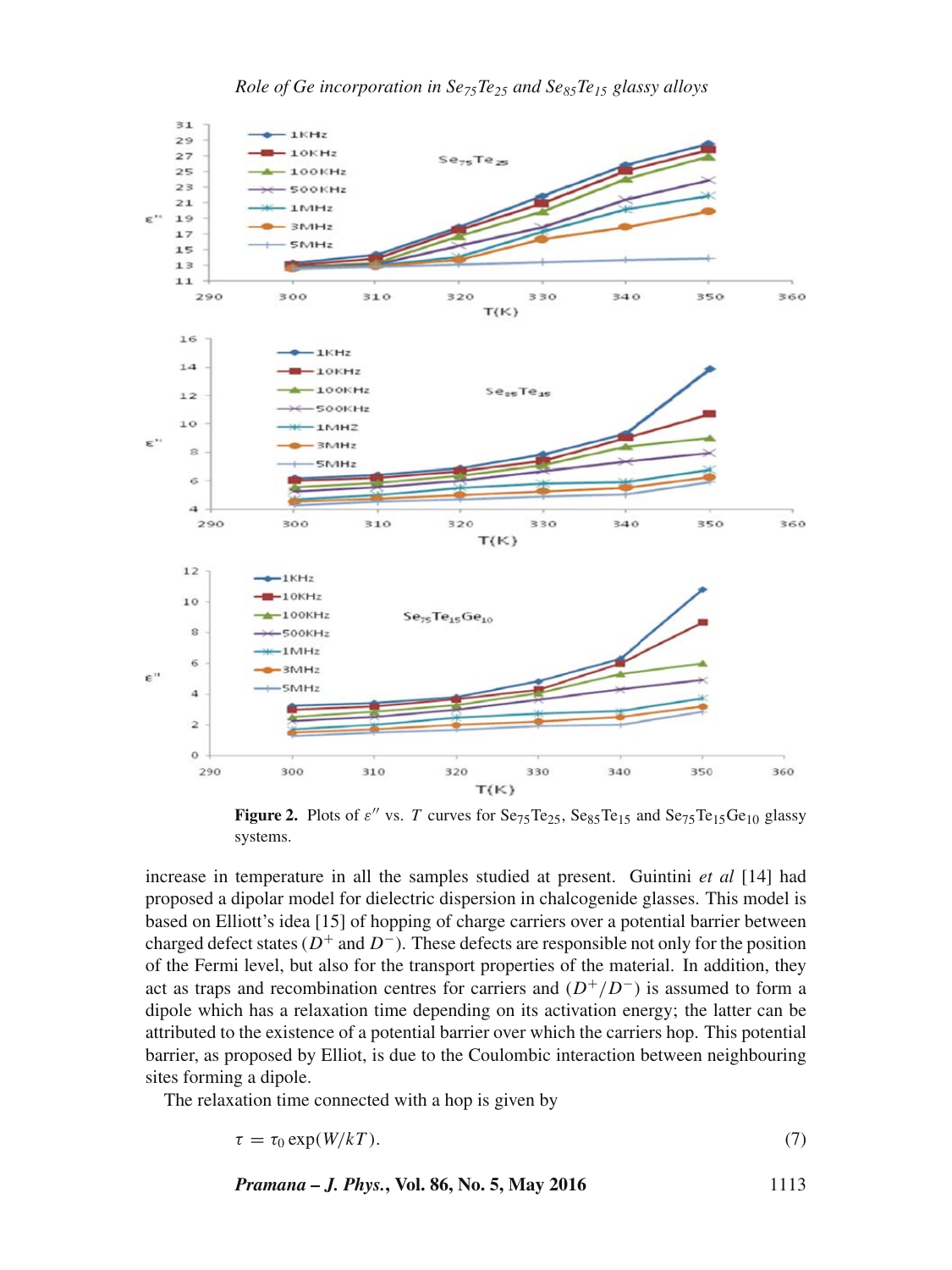

**Figure 3.** Plots of ln  $\omega$  vs. ln  $\varepsilon''$  curves for Se<sub>75</sub>Te<sub>25</sub>, Se<sub>85</sub>Te<sub>15</sub> and Se<sub>75</sub>Te<sub>15</sub>Ge<sub>10</sub> glassy systems.

Combining the imaginary part of permittivity with circular frequency  $\omega$  of the applied electric field, we can write

$$
\varepsilon''(\omega) = (\varepsilon_0 - \varepsilon_\infty) 4\pi N \varepsilon_0 k T / n e^2 \int_0^\infty R^4 \left[ \omega / \left( 1 + \omega^2 \tau^2 \right) \right] d\tau, \tag{8}
$$

where R (a function of  $\tau$ ) is the distance between the localized sites. According to Guintini *et al* [16], assuming  $\omega \tau \ll 1$ ,  $\varepsilon$ " at a particular frequency in the temperature range where dielectric dispersion occurs, is given by

$$
\varepsilon''(\omega) = (\varepsilon_0 - \varepsilon_\infty) 2\pi^2 N \left( n e^2 / \varepsilon_0 \right)^3 k T \tau_0^m W_m^{-4} \omega^m. \tag{9}
$$

Here,  $m$  is the power of angular frequency and is negative in this case and is given by

$$
m = -4kT/W_m,\tag{10}
$$

1114 *Pramana – J. Phys.***, Vol. 86, No. 5, May 2016**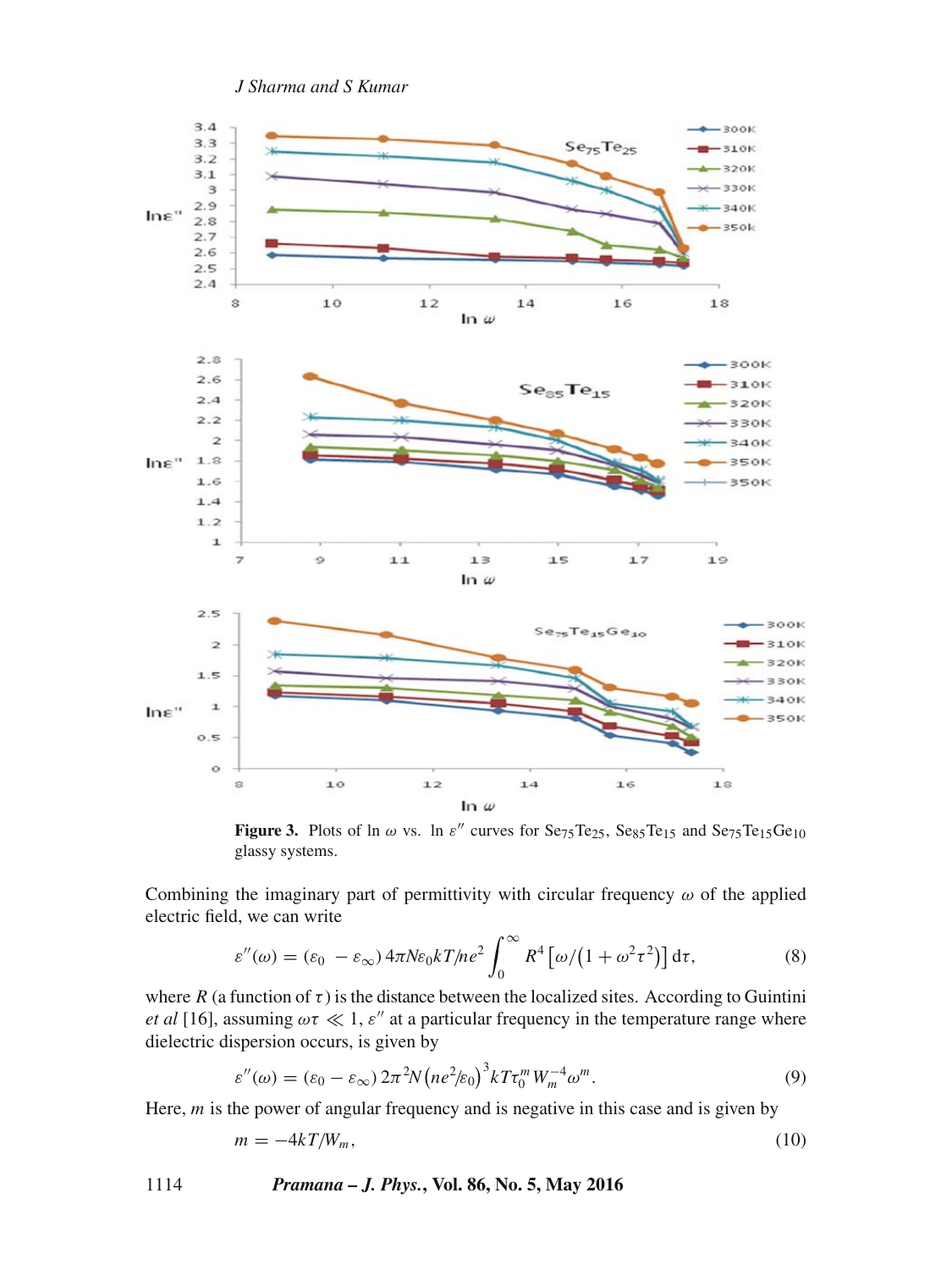

*Role of Ge incorporation in Se75Te25 and Se85Te15 glassy alloys*

**Figure 4.**  $|m|$  vs. T curves for  $Se_{75}Te_{25}$ ,  $Se_{85}Te_{15}$  and  $Se_{75}Te_{15}Ge_{10}$  glassy systems.

where  $n$  is the number of electrons that hop,  $N$  is the concentration of the localized sites,  $\varepsilon_0$  and  $\varepsilon_{\infty}$  are the static and optical dielectric constants, respectively and  $W_m$  is the energy required to move the electron from a site to infinity.

The values of  $m$  at different temperatures are negative and follow a linear relation with temperature (see figure 4 for the glassy alloys studied). Using the values of m,  $W_m$  is calculated and values are given in table 4. The values of loss tangent (tan  $\delta = \varepsilon''/\varepsilon'$ ) and capacitive reactance ( $X_c = \frac{1}{2} \Pi f C$ ) are also calculated and the results obtained are given in table 4. It is clear from this table that  $W_m$  increases and tan  $\delta$  decreases with impurity incorporation. The behaviour of  $W_m$  with increasing temperature is shown in figure 5.

3.2.2 *Impurity dependence of*  $\varepsilon'$  *and*  $\varepsilon''$ . When the isoelectronic atom Te is added to amorphous selenium [16], the density of defect states is increased and hence the residual

**Table 4.** Dielectric parameters of  $Se_{75}Te_{25}$ ,  $Se_{85}Te_{15}$  and  $Se_{75}Te_{15}Ge_{10}$  glassy systems.

| Glassy                            |        | $\varepsilon'$ (1 kHz, $\varepsilon''$ (1 kHz, |      | tan $\delta$ | $X_c \times 10^6$                        |
|-----------------------------------|--------|------------------------------------------------|------|--------------|------------------------------------------|
| alloys                            | 300 K) | 300 K)                                         |      |              | $W_m$ (eV) (1 kHz, 300 K) (1 kHz, 300 K) |
| $S_{275}$ Te <sub>25</sub>        | 7.42   | 6.14                                           | 0.31 | 0.83         | 12.64                                    |
| $Se75Te15Ge10$                    | 5.42   | 3.24                                           | 0.32 | 0.60         | 46.50                                    |
| Ses <sub>5</sub> Te <sub>15</sub> | 18.11  | 13.32                                          | 0.27 | 0.74         | 28.59                                    |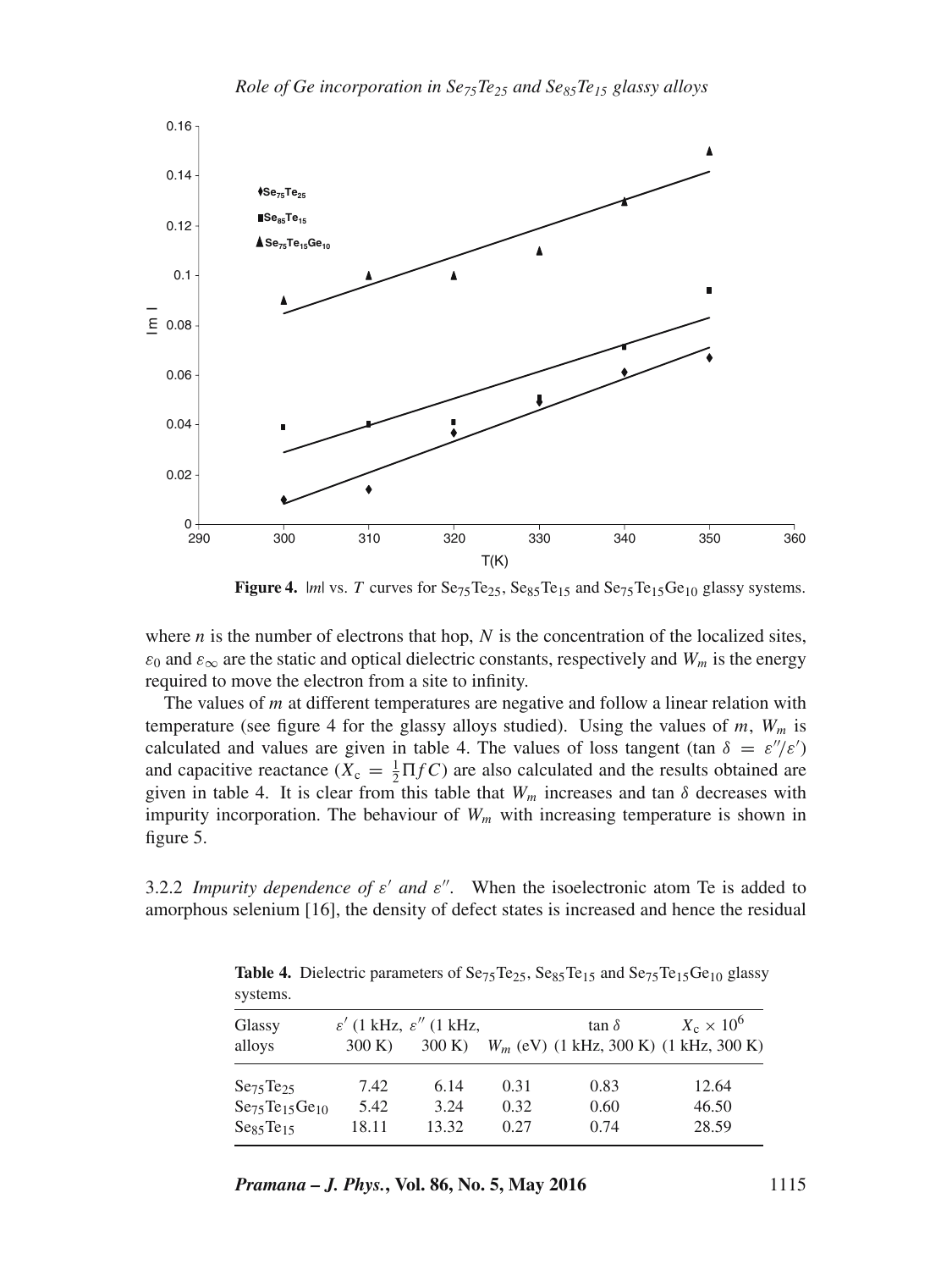

**Figure 5.**  $W_m$  vs. T curves for  $\text{Se}_{75}\text{Te}_{25}$ ,  $\text{Se}_{85}\text{Te}_{15}$  and  $\text{Se}_{75}\text{Te}_{15}\text{Ge}_{10}$  glassy systems.

potential increases in xerographic experiment. Onozuka *et al* [16] have therefore observed that on introducing Cl to the Se–Te system, the residual potential decreases again. This result was interpreted on the basis of a structural defect model where Te was assumed to form positively charged impurities due to the small electronegativity of Te as compared to Se, while Cl atoms having higher electronegavity than selenium [9] form negativelycharged impurities, thereby compensating the effect of Te.

Along the same lines, one can expect that when Ge, having lower electronegativity than Se and Te [9], is introduced in  $Se_{85}Te_{15}$ , positively-charged defects will be formed, but the extent of their formation will be smaller as the amount of Te is the same in both. On the other hand, when the same Ge is incorporated in  $Se_{75}Te_{25}$ , the density of defect states may decrease more sharply due to the decrease in percentage of Te atom in  $Se_{75}Te_{15}Ge_{10}$ compared to that in  $Se_{75}Te_{25}$  binary glassy system.

The values of  $\varepsilon'$  and  $\varepsilon''$  in these glassy alloys are given in table 4. As the dielectric loss in these glasses depends upon the total number of localized sites, the decrease of dielectric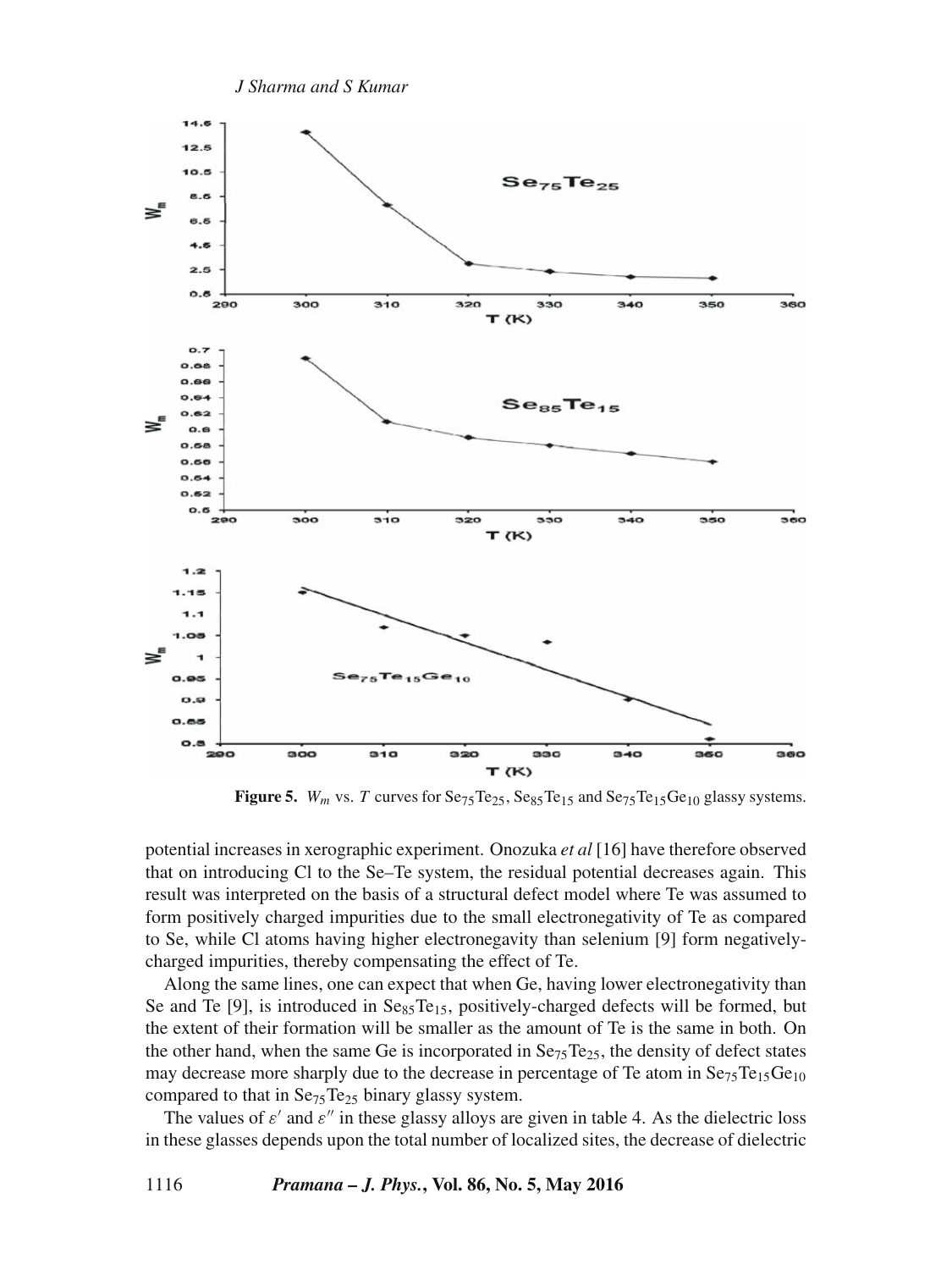| Different<br>bonds | % Covalent<br>character |  |  |
|--------------------|-------------------------|--|--|
| Se–Se              | 100.00                  |  |  |
| Se-Te              | 97.78                   |  |  |
| Ge–Ge              | 100.00                  |  |  |
| Se–Ge              | 91.39                   |  |  |
| Te-Te              | 100.00                  |  |  |
| Te–Ge              | 79.85                   |  |  |
|                    |                         |  |  |

**Table 5.** Calculated covalent character of bonds for the considered compositions.

loss with the Ge incorporation can be understood in terms of the decrease of density of defects on adding Ge to the Se–Te glassy system. Due to the decreased number of dipoles  $(D^+$  and  $D^-$ ) with Ge, the dielectric constant is also expected to decrease as we found in the present study.

The change in dielectric parameters with impurity can also be explained in terms of the nature of bonding in the system. The degree of covalency of the studied compositions can be estimated according to the following relation [9]:

The proportion of covalent character = 
$$
100\% \exp[-0.25(\chi_A - \chi_B)^2]
$$
, (11)

where  $\chi_A$  and  $\chi_B$  are the electronegativities of atoms A and B respectively. The values of % covalent characters of different bonds are listed in table 5.

The incorporation of Ge in the pure binary Se–Te glassy alloy leads to a decrease in the value of the dielectric parameters. It may be assumed that the incorporation of Ge in the binary alloy leads to an increase in the density of stronger bonds Ge–Ge, Se–Se, Te–Te compared to other bonds in the network structure, i.e., decreases the weaker bond density, i.e., Se–Ge and Te–Ge in the investigated compositions, which are more responsive to the electric field than the stronger bonds. Thus,  $\varepsilon'$  decreases with Ge incorporation in the studied system. The decrease in the dielectric loss may be due to the decrease in the density of defect states when the third element Ge as an impurity is incorporated in pure binary Se–Te glassy alloys.

## **4. Conclusions**

The effect of Ge additive on the physical and dielectric properties of  $Se_{75}Te_{25}$  and  $S_{\text{e}_{85}}$ Te<sub>15</sub> glassy alloys has been investigated. It is inferred that by adding Ge, the physical properties, i.e., average coordination number, average number of constraints and average heat of atomization increase but lone pair electrons, fraction of floppy modes, electronegativity, degree of crosslinking and deviation of stoichiometry (R) decrease. The temperature and frequency dependences of the dielectric constants and the dielectric losses in various glassy systems in the frequency range (1 kHz–5 MHz) and temperature range (300–350 K) have also been measured. It has been found that both dielectric constant and the dielectric loss are highly dependent on frequency and temperature and